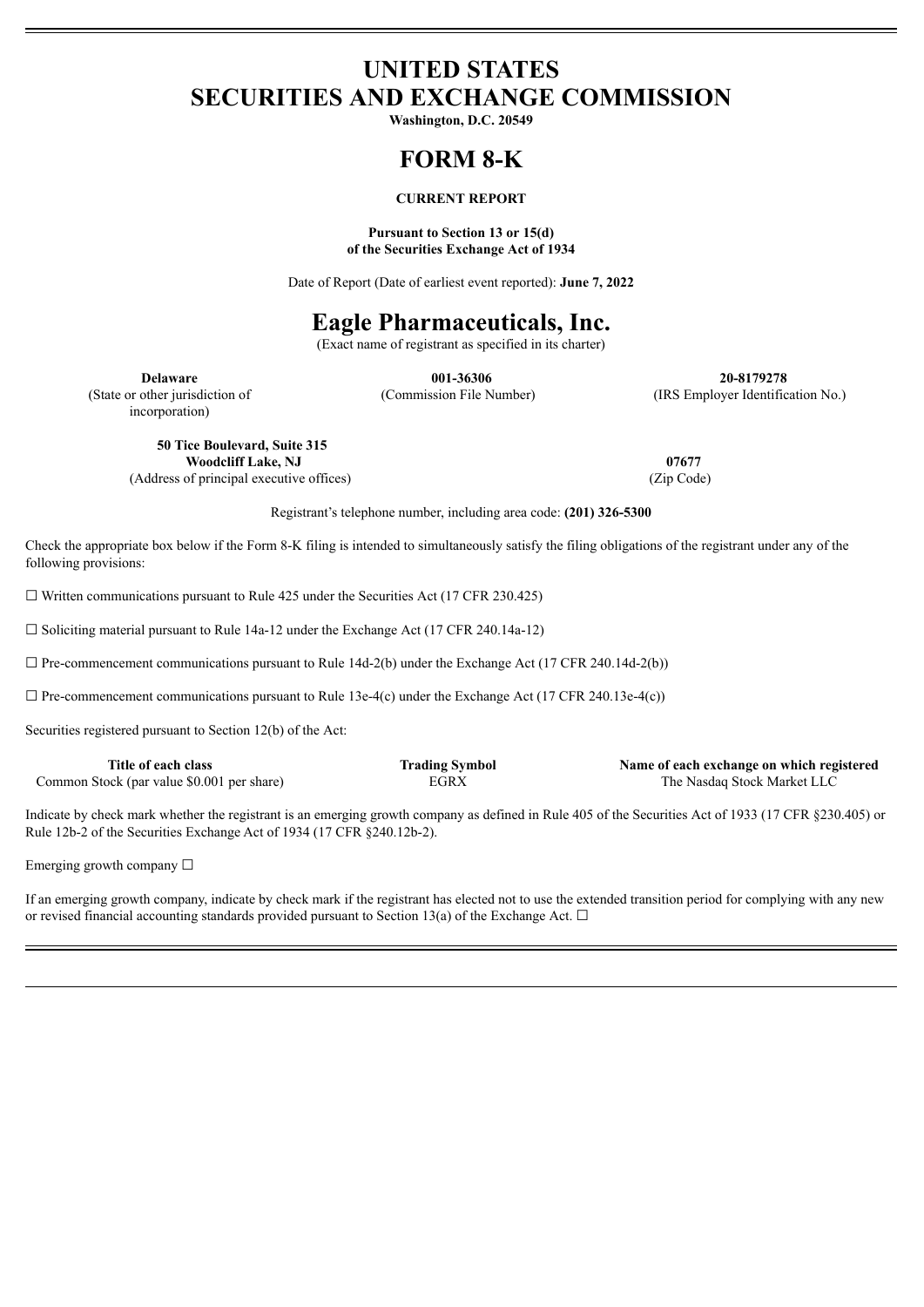# **Item 8.01 Other Events.**

On June 7, 2022, Acacia Pharma Group PLC ("Acacia Pharma") and Eagle Pharmaceuticals, Inc. (the "Company") announced that in connection with the previously announced cash and share offer by the Company for the entire issued and to be issued share capital of Acacia Pharma, to be effected by means of a court sanctioned scheme of arrangement (the "Scheme") under Part 26 of the UK Companies Act 2006 (the "Proposed Acquisition"), the High Court of Justice of England and Wales has sanctioned the Scheme, which was a condition to the closing of the Proposed Acquisition and effectiveness of the Scheme. Accordingly, the Scheme will become effective upon the court order being delivered to the registrar of companies, which is expected to take place on June 9, 2022. A copy of the press release is attached as Exhibit 99.1 to this Current Report on Form 8-K.

The expected timetable for the Proposed Acquisition remains as set out on pages 16 and 17 of the Scheme Document, included as Exhibit 99.1 to the Company's Current Report on Form 8-K filed with the Securities and Exchange Commission on April 27, 2022.

## **Forward-Looking Statements**

This Current Report contains forward-looking information within the meaning of the Private Securities Litigation Reform Act of 1995, as amended, and other securities laws. Forward-looking statements are statements that are not historical facts. Words and phrases such as "anticipated," "forward," "will," "would," "may," "remain," "potential," "prepare," "expected," "believe," "plan," "near future," "belief," "guidance," and similar expressions are intended to identify forward-looking statements. These statements include, but are not limited to, statements regarding future events such as: the strategic fit of BARHEMSYS and BYFAVO with the Company's specialized hospital-based salesforce; statements regarding the addressable market size and commercial potential for BARHEMSYS and BYFAVO and other products or product candidates; the expected structure, anticipated synergies, terms, timing and closing of the Proposed Acquisition; the Company's marketing, product development, partnering and growth strategy, including relating to the commercialization of BARHEMSYS and BYFAVO, and the ability of Acacia Pharma's technology and know-how to help the Company achieve its strategy; the expectation that the addition of BARHEMSYS and BYFAVO will be accretive to the Company, and the timing thereof; the expected sources of financing for the Proposed Acquisition; the expected cash resources of the Company; the ability of the Company to expand the application of the Acacia Pharma products; the timing, scope or likelihood and timing of regulatory filings and approvals from the FDA for the Company's product candidates, including landiolol; the ability of BARHEMSYS and BYFAVO to address unmet clinical needs; the ability of BARHEMSYS to offer significant economic savings to hospitals and ambulatory centers; the ability of BYFAVO to offer potential health economic benefits and enable shorter procedure times and greater patient throughput; the ability of the Proposed Acquisition to create shareholder value; and the ability of the Company's executive team to execute on the Company's strategy and build stockholder value. All of such statements are subject to certain risks and uncertainties, many of which are difficult to predict and generally beyond the Company's control, that could cause actual results to differ materially from those expressed in, or implied or projected by, the forward-looking information and statements. Such risks and uncertainties include, but are not limited to: the risk that the transaction described above is not consummated or that the benefits of the transaction are not realized; the impacts of the COVID-19 pandemic and geopolitical events such as the ongoing military conflict between Ukraine and Russia and related sanctions against Russia, including disruption or impact in the sales of the Company's marketed products, interruptions or other adverse effects to clinical trials, delays in regulatory review, manufacturing and supply chain interruptions, adverse effects on healthcare systems, disruption in the operations of the Company's third party partners and disruption of the global economy, and the overall impact of the COVID-19 pandemic or other events on the Company's business, financial condition and results of operations; unforeseen expenses or liabilities or other market factors; whether the Company will incur unforeseen expenses or liabilities or other market factors; whether the Company will successfully implement its development plan for its product candidates; delay in or failure to obtain regulatory approval of the Company's or its partners' product candidates; whether the Company can successfully market and commercialize its product candidates; the success of the Company's relationships with its partners; the availability and pricing of third party sourced products and materials; the outcome of litigation involving any of its products or that may have an impact on any of the Company's products; successful compliance with the FDA and other governmental regulations applicable to product approvals, manufacturing facilities, products and/or businesses; general economic conditions, including the potential adverse effects of public health issues, including the COVID-19 pandemic and geopolitical events, on economic activity and the performance of the financial markets generally; the strength and enforceability of the Company's intellectual property rights or the rights of third parties; competition from other pharmaceutical and biotechnology companies and the potential for competition from generic entrants into the market; the risks inherent in the early stages of drug development and in conducting clinical trials; the satisfaction of and other closing conditions; and factors in addition to the foregoing that may impact the Company's financial projects and guidance, including among other things, any potential business development transactions, acquisitions, restructurings or legal settlements, in addition to any unanticipated factors, that may cause the Company's actual results and outcomes to materially differ from its projections and guidance; and those risks and uncertainties identified in the "Risk Factors" section of the Company's Annual Report on Form 10-K for the year ended December 31, 2021, filed with the Securities and Exchange Commission (the "SEC") on March 8, 2022, as updated by Eagle's Quarterly Report on Form 10-Q for the quarter ended March 31, 2022, filed with the SEC on May 9, 2022, and its other subsequent filings with the SEC. Readers are cautioned not to place undue reliance on these forward-looking statements. All forward-looking statements contained in this press release speak only as of the date on which they were made. Except to the extent required by law, the Company undertakes no obligation to update such statements to reflect events that occur or circumstances that exist after the date on which they were made.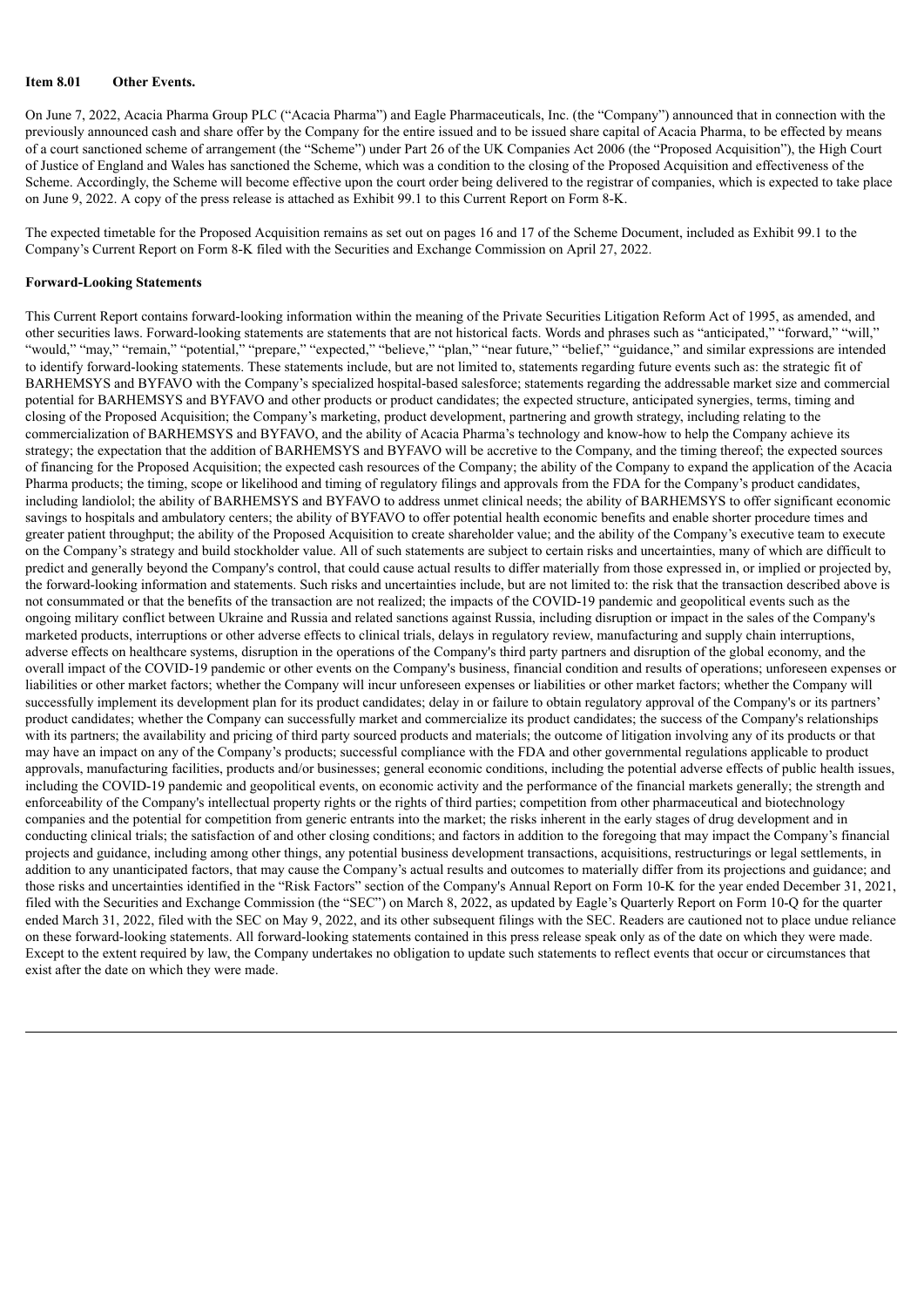# **Item 9.01 Financial Statements and Exhibits.**

| Exhibit No. | Description                                                                  |
|-------------|------------------------------------------------------------------------------|
| 99.1        | Press Release, dated June 7, 2022.                                           |
| 104         | Cover Page Interactive Data File (embedded within the Inline XBRL document). |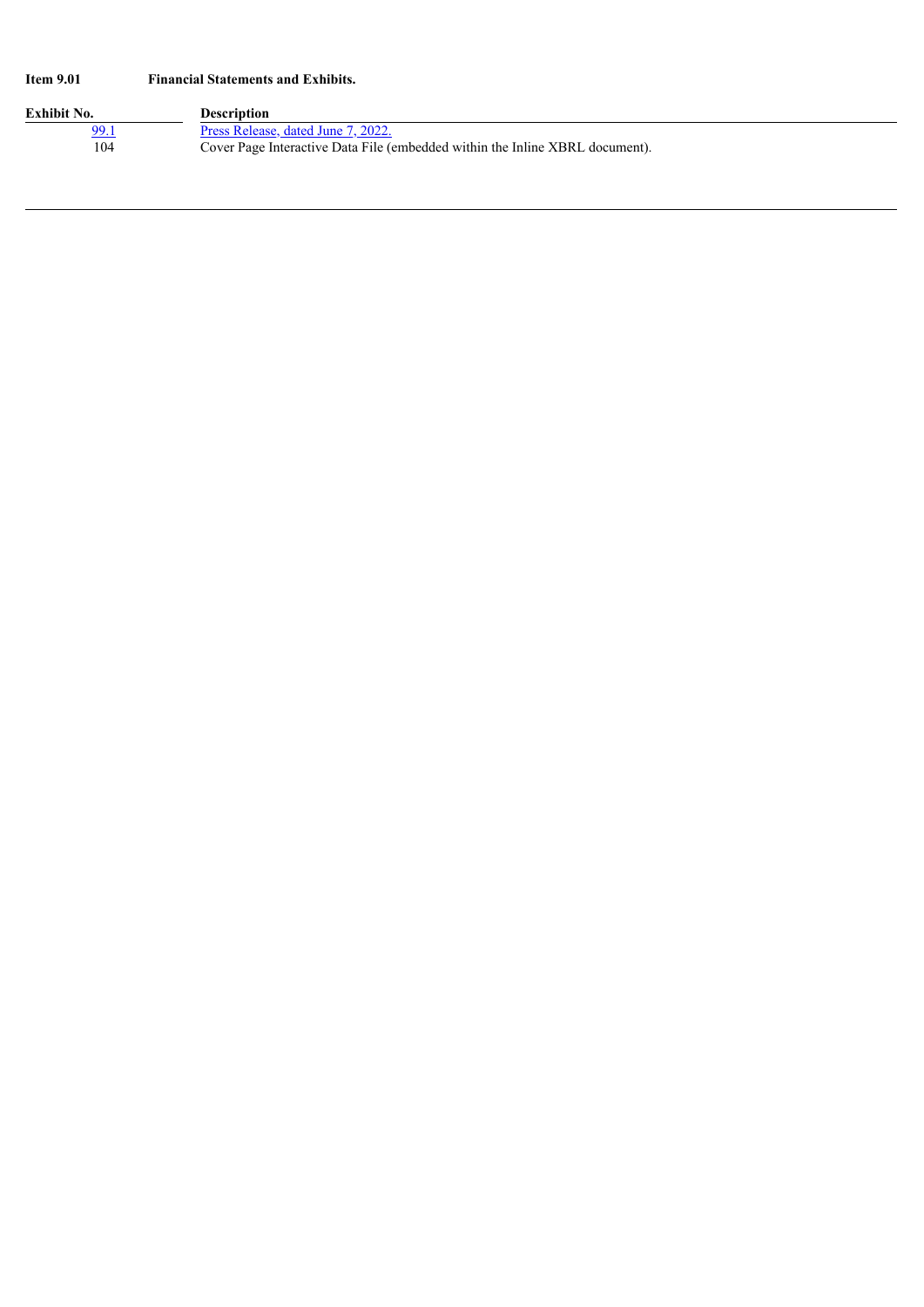# **SIGNATURES**

Pursuant to the requirements of the Securities Exchange Act of 1934, the Registrant has duly caused this report to be signed on its behalf by the undersigned hereunto duly authorized.

# Dated: June 7, 2022 **EAGLE PHARMACEUTICALS, INC.**

By: /s/ Scott Tarriff

Scott Tarriff *Chief Executive Of icer*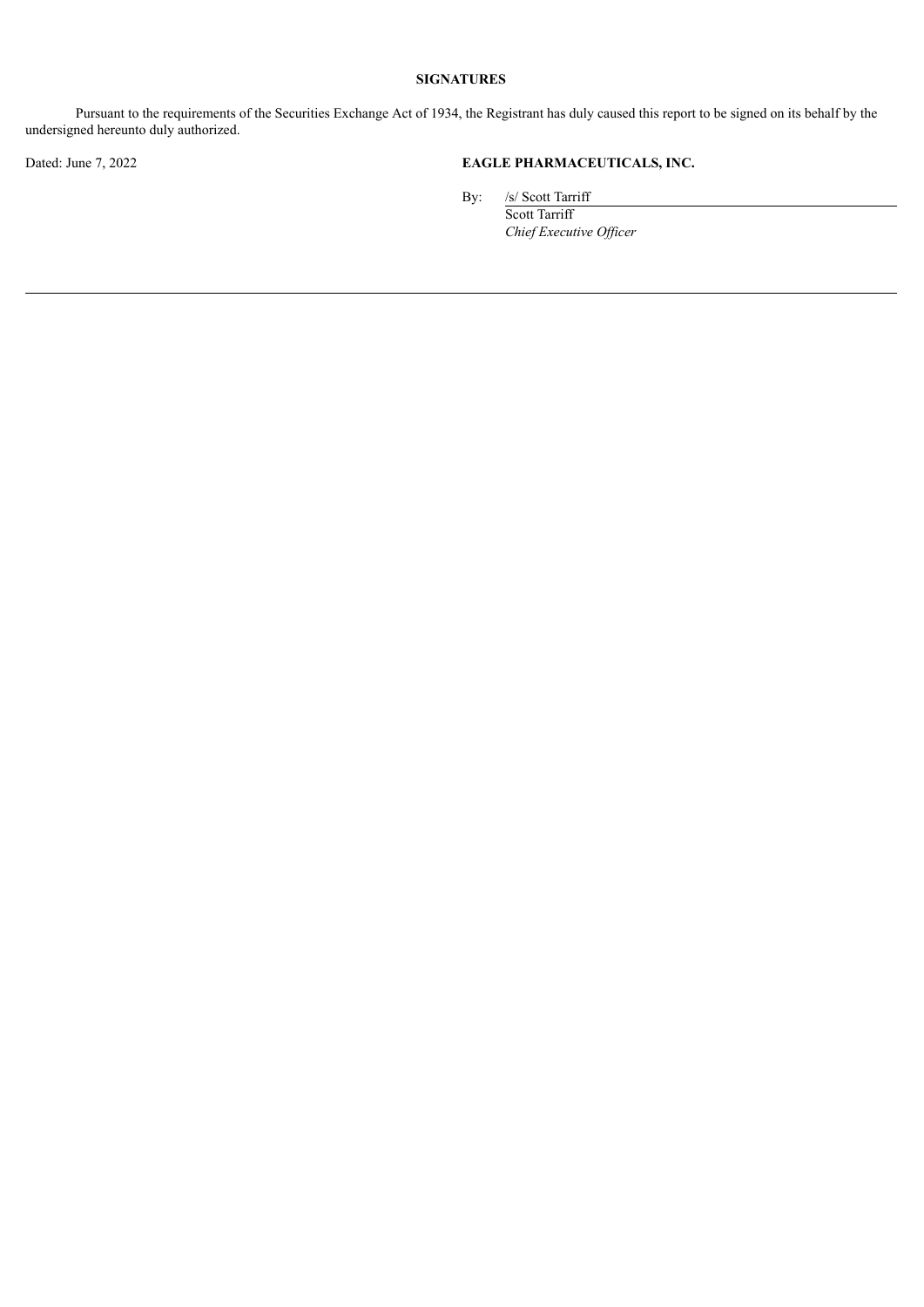# <span id="page-4-0"></span>**THIS ANNOUNCEMENT CONTAINS INSIDE INFORMATION AND REGULATED INFORMATION**

# NOT FOR RELEASE, PUBLICATION OR DISTRIBUTION IN WHOLE OR IN PART, DIRECTLY OR INDIRECTLY, IN, INTO OR FROM **ANY JURISDICTION WHERE TO DO SO WOULD CONSTITUTE A VIOLATION OF THE RELEVANT LAWS OR REGULATIONS OF THAT JURISDICTION**

## **FOR IMMEDIATE RELEASE**

7 June 2022, 1 p.m. (Brussels time)

# **RECOMMENDED ACQUISITION**

#### **of**

#### **ACACIA PHARMA GROUP PLC**

#### **by**

#### **EAGLE PHARMACEUTICALS, INC.**

#### **to be effected by means of a scheme of arrangement under Part 26 of the Companies Act 2006**

#### **Court Sanction of the Scheme of Arrangement**

Acacia Pharma Group PLC (the "**Company**" or "**Acacia**") and Eagle Pharmaceuticals, Inc. ("**Eagle**") are pleased to announce that the scheme of arrangement (the "**Scheme**") in order to effect the recommended acquisition by Eagle of all of the issued and to be issued share capital of Acacia was today sanctioned by the Court.

Accordingly, the Scheme will become effective upon the Court Order being delivered to the Registrar of Companies which is expected to take place on 9 June 2022.

The delisting of Acacia Shares and the cancellation of admission to trading of Acacia Shares on Euronext Brussels is expected to take place on 9 June 2022.

Upon completion of the Scheme, holders of Scheme Shares on Acacia's register of members at 6.00 p.m. (London, UK time) on 8 June 2022 will be entitled to receive €0.68 in cash and 0.0049 New Eagle Shares for each Scheme Share held by such holders. Settlement of the consideration in relation to the Scheme is expected to be effected on or before 23 June 2022. For further details, reference is made to the scheme document issued by Acacia on 26 April 2022 and available on its website at www.acaciapharma.com/investors/shareholder-meetings (the "**Scheme Document**").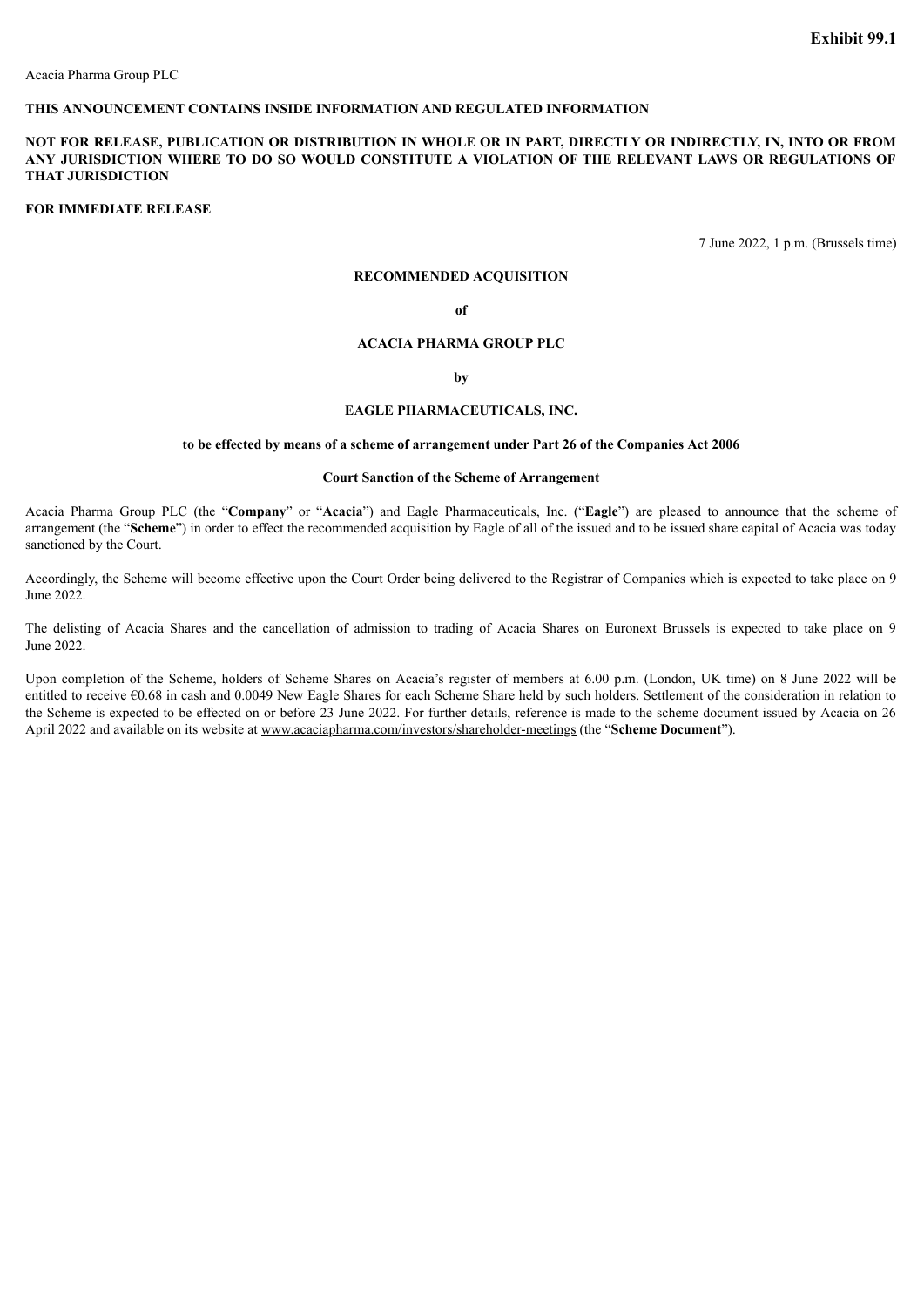# **Timetable**

The expected timetable of events for the Scheme as set out in the Scheme Document remains unchanged.

# **Other**

Unless otherwise defined, all capitalised terms in this announcement (the "**Announcement**") shall have the meaning given to them in the Scheme Document.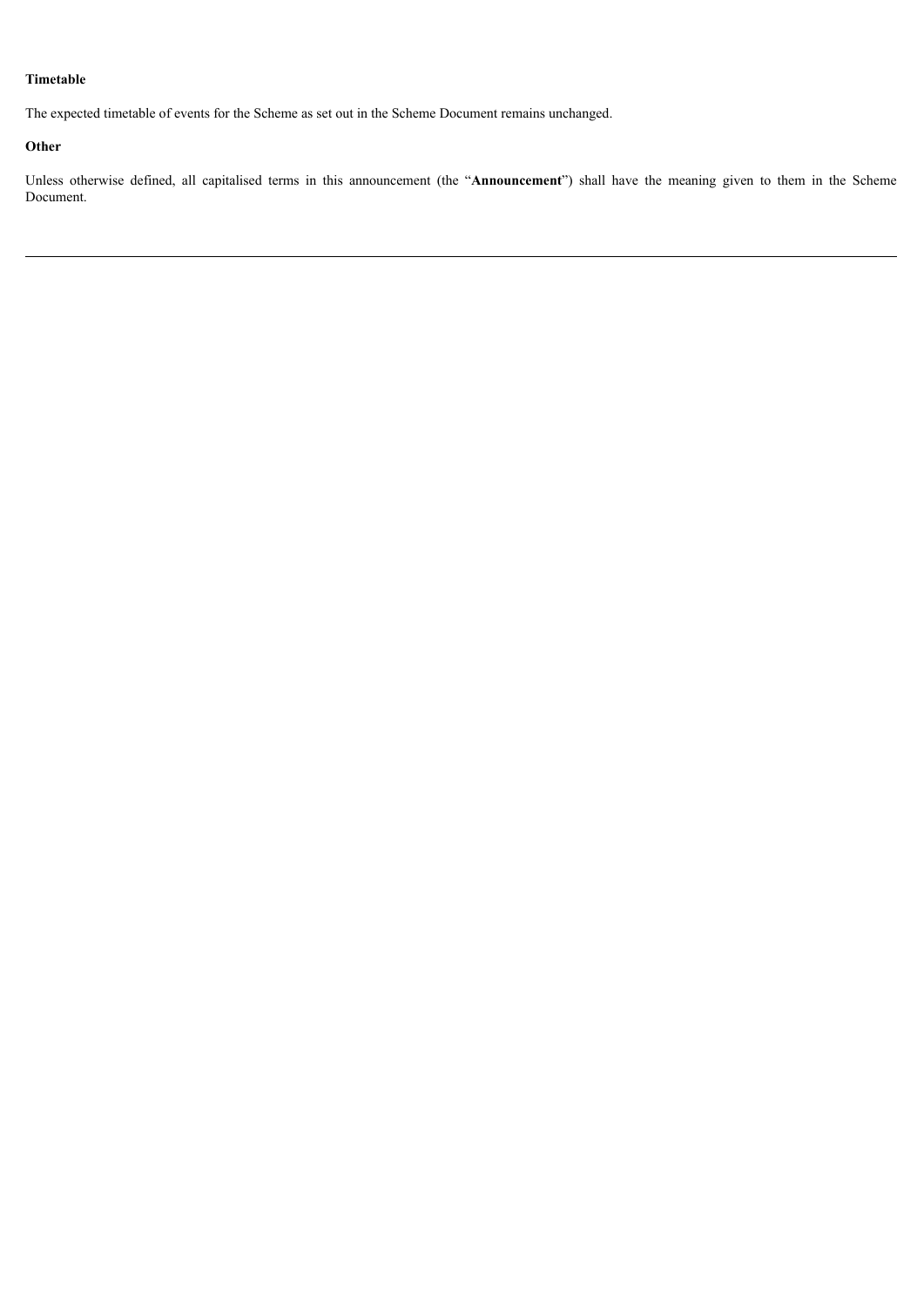# **Enquiries**

| Eagle Pharmaceuticals, Inc.                               | <b>Tel:</b> $+1$ (201) 326-5300 |  |  |
|-----------------------------------------------------------|---------------------------------|--|--|
| Scott Tarriff                                             |                                 |  |  |
| <b>William Blair (Financial Adviser to Eagle)</b>         | <b>Tel:</b> $+1$ (312) 236 1600 |  |  |
| Christian Hodneland, Eugene Kim, Ty Weston                |                                 |  |  |
| In-Site Communications, Inc. (PR Adviser to Eagle)        | Tel: $+1$ (212) 452-2793        |  |  |
| Lisa M. Wilson                                            |                                 |  |  |
| Acacia Pharma Group plc                                   | Tel: $+1$ 317 505 1280          |  |  |
| Mike Bolinder                                             |                                 |  |  |
| <b>Greenhill (Joint Financial Adviser to Acacia)</b>      | Tel: +44 20 7198 7400           |  |  |
| Kevin Costantino, Rupert Hill, Dean Rodrigues, James Warr |                                 |  |  |
| <b>Jefferies (Joint Financial Advisor to Acacia)</b>      | Tel: +44 7827 953950            |  |  |
| Gil Bar-Nahum                                             |                                 |  |  |
| <b>MEDISTRAVA Consulting (PR Adviser to Acacia)</b>       | Tel: $+442039286900$            |  |  |

Frazer Hall, Mark Swallow, David Dible

Cooley (UK) LLP is acting as legal adviser to Eagle in connection with the Scheme. NautaDutilh BV is acting as legal adviser to Eagle in connection with Belgian law. Sullivan & Cromwell LLP is acting as legal adviser to Acacia in connection with the Scheme. Eubelius CVBA is acting as legal adviser to Acacia in connection with Belgian law and its listing on Euronext Brussels.

#### *Important notice*

This Announcement is for information purposes only and is not intended to and does not constitute, or form part of, an offer, invitation or the solicitation of an offer to purchase, otherwise acquire, subscribe for, sell or otherwise dispose of any securities, or the solicitation of any vote or approval in any jurisdiction, pursuant to the Scheme or otherwise, nor the announcement of a forthcoming solicitation of any offer to acquire or dispose of securities or of any vote or approval, nor shall there be any sale, issuance or transfer of securities of Acacia or Eagle in any jurisdiction. The information contained in this Announcement should not be construed to constitute any form of advice or recommendation, including but not limited to investment, tax, legal or other *advice, and should not be relied upon as the basis for any decision or action.*

The Scheme will be implemented solely pursuant to the terms of the Scheme Document, which contains the full terms and conditions of the Scheme, including details of how to vote in respect of the Scheme. Any voting decision or response in relation to the Scheme should be made only on the basis of the *information contained in the Scheme Document and the Forms of Proxy.*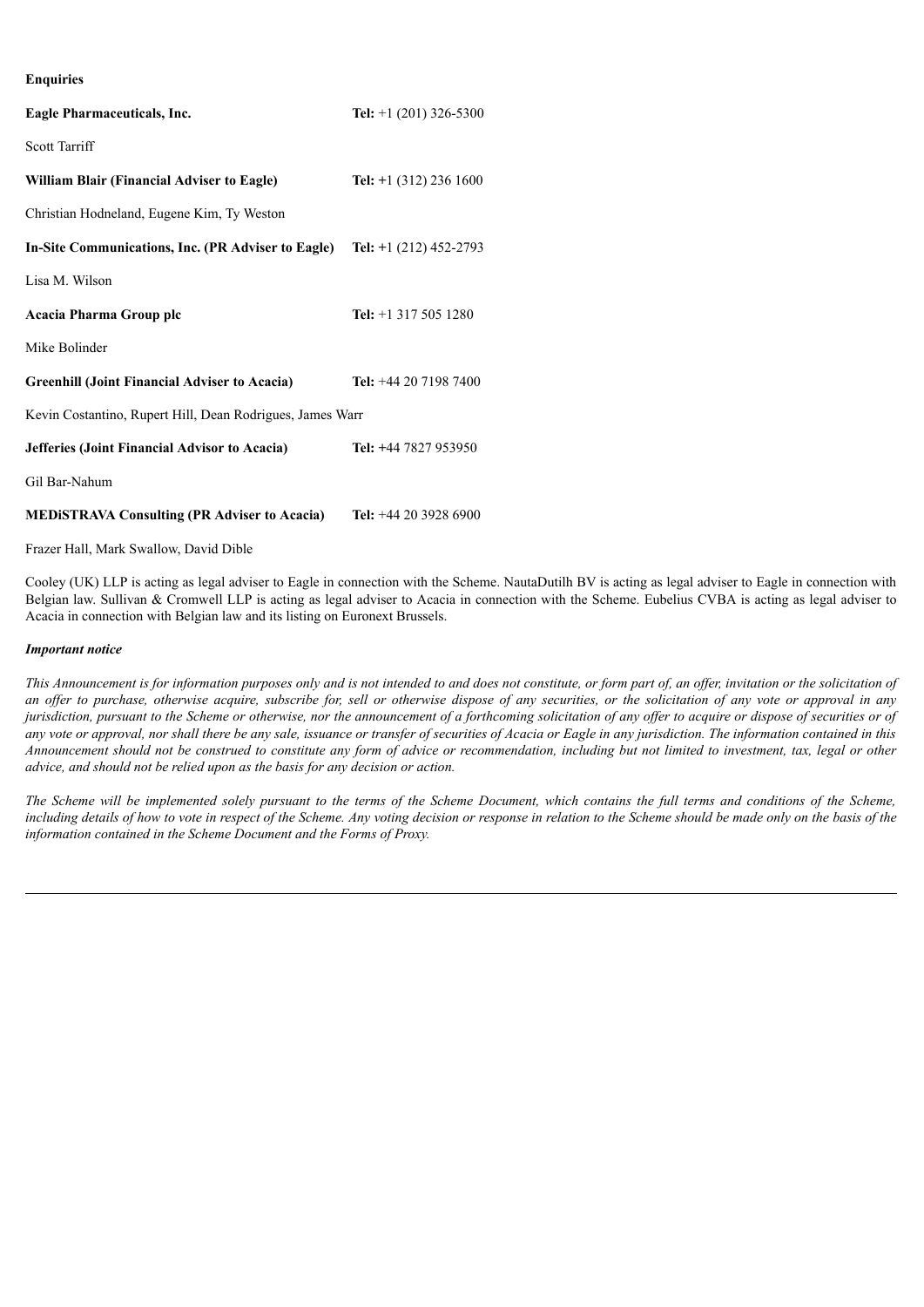The Scheme Document has been prepared in accordance with and for the purpose of complying with applicable English law and information disclosed may not be the same as that which would have been disclosed if the Scheme Document had been prepared in accordance with the laws of jurisdictions outside *England and Wales.*

The Scheme is governed by English law and is not a public takeover bid within the meaning of the Belgian Act of 1 April 2007 on public takeover bids. To the extent relevant, the Scheme Document has been prepared in compliance with the Company's obligations as a company listed on Euronext Brussels. Neither this Announcement nor the Scheme Document is a prospectus or a prospectus-equivalent document. This Announcement and the Scheme Document *have not been submitted to nor approved by the Belgian Financial Services and Markets Authority.*

# *Disclaimers*

William Blair is acting as financial adviser exclusively for Eagle and no one else in connection with the Scheme; will not regard any other person as a client in relation to the Scheme and will not be responsible to anyone other than Eagle for providing the protections afforded to clients of William Blair or its affiliates, nor for providing advice in relation to the Scheme or any other matters referred to in this Announcement. Neither William Blair nor any of its affiliates, directors or employees owes or accepts any duty, liability or responsibility whatsoever (whether direct or indirect, consequential, whether in contract, in tort, in delict, under statute or otherwise) to any person who is not a client of William Blair in connection with this Announcement, any *statement contained herein, the Scheme or otherwise.*

Greenhill and Jefferies are acting as joint financial advisers exclusively for Acacia and no-one else in connection with the Scheme; will not regard any other person as a client in relation to the Scheme and will not be responsible to anyone other than Acacia for providing the protections afforded to clients of Greenhill, Jefferies or their respective affiliates, nor for providing advice in relation to the Scheme or any other matters referred to in this *Announcement.*

## *Overseas Jurisdictions*

The release, publication or distribution of this Announcement or the Scheme Document, or any copy thereof, in or into jurisdictions other than the UK and Belgium may be restricted by law and therefore any persons who are resident in, or who are subject to the law of, any jurisdiction other than the UK and Belgium should inform themselves about, and observe, any applicable legal or regulatory requirements. In particular, the ability of persons who are not resident in the UK or Belgium to vote their Acacia Shares with respect to the Scheme at the Court Meeting, or to appoint another person as proxy to vote at the Court Meeting on their behalf, may be affected by the laws of the relevant jurisdictions in which they are located. Any failure to comply with the applicable restrictions may constitute a violation of the securities laws of any such jurisdiction. To the fullest extent permitted by applicable law, the companies and persons involved in the Scheme disclaim any responsibility or liability for the violation of such restrictions by any person.

Copies of this Announcement, the Scheme Document and any other formal documentation relating to the Scheme are not being and must not be, directly or indirectly, mailed or otherwise forwarded, distributed or sent in, into or from any Restricted Jurisdiction or any jurisdiction where to do so would violate the laws of that jurisdiction and persons receiving such documents (including custodians, nominees and trustees) must not mail or otherwise forward, distribute or send such documents in or into or from any Restricted Jurisdiction. Doing so may render invalid any related purported vote in respect of the *Scheme.*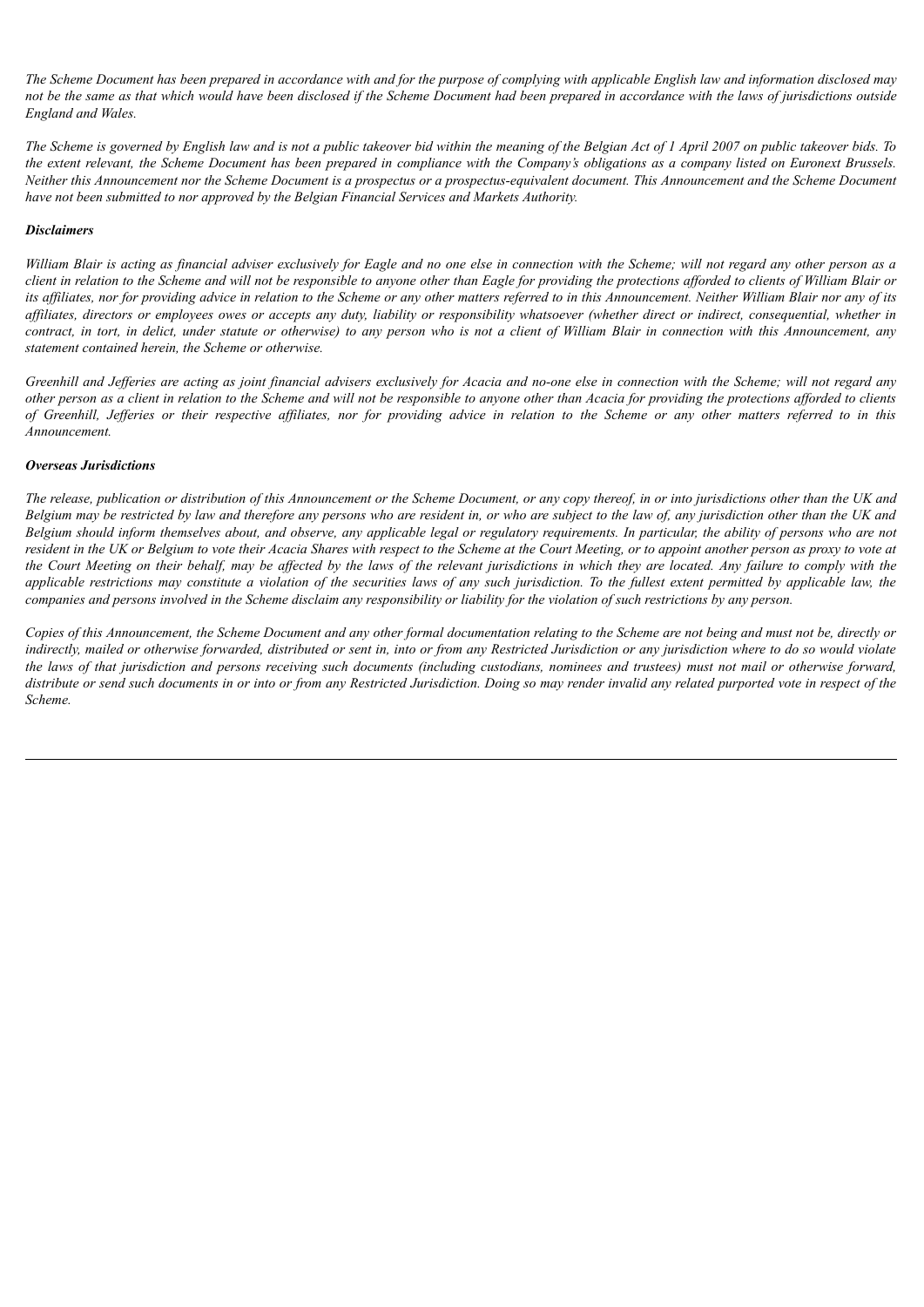*Further details in relation to Overseas Shareholders are contained in the Scheme Document.*

# *Notice to US investors*

US Holders should note that the Scheme relates to shares of an English company and is proposed to be implemented by means of a scheme of arrangement provided for under English law and which will be subject to the procedural and disclosure requirements and practices applicable in the UK to schemes of arrangement, which are different from those that may be applicable in the United States. The financial information included in this Announcement and the Scheme Document, if any, has been prepared in accordance with International Financial Reporting Standards, and thus may not be comparable to financial information of US companies or companies whose financial statements are prepared in accordance with generally accepted accounting principles *in the US.*

Securities may not be offered or sold in the United States unless registered under the US Securities Act, and applicable state securities laws or exempt from such registration. In reliance on the exemption provided by section  $3(a)(10)$  of the US Securities Act, the issuance of the New Eagle Shares to be issued pursuant to the Scheme has not been and will not be registered with the SEC under the US Securities Act.

Neither the SEC nor any US state securities commission has approved or disapproved of the New Eagle Shares to be issued in connection with the Scheme, or determined if this Announcement is accurate or complete or has passed upon the fairness or the merits of the proposal described herein. Any *representation to the contrary is a criminal of ence in the United States.*

Each Acacia Shareholder is urged to consult his or her tax adviser regarding the tax consequences of the Scheme applicable to him or her.

It may be difficult for US investors to enforce their rights and any claim arising out of the US federal securities laws, as Acacia is incorporated under the laws of England and Wales, some of its officers and directors may be residents of, and some or all of its assets are or may be located in, a non-US jurisdiction. US investors may not be able to sue a non-US company or its officers or directors in a non-US court for violations of the US securities laws. Further, it may be difficult to compel a non-US company and its affiliates to subject themselves to a US court's judgment.

# *Forward looking statements*

This Announcement (including information incorporated by reference in this Announcement), oral statements made regarding the Scheme, and other information published by Acacia, the Acacia Group, Eagle and/or the Eagle Group contain statements, which are, or may be deemed to be, "forwardlooking statements". Forward-looking statements are prospective in nature and are not based on historical facts, but rather on current expectations and projections of the management of Acacia, the Acacia Group, Eagle and/or the Eagle Group (as applicable) about future events, and are therefore subject to risks and uncertainties which could cause actual results to differ materially from the future results expressed or implied by the forward-looking statements.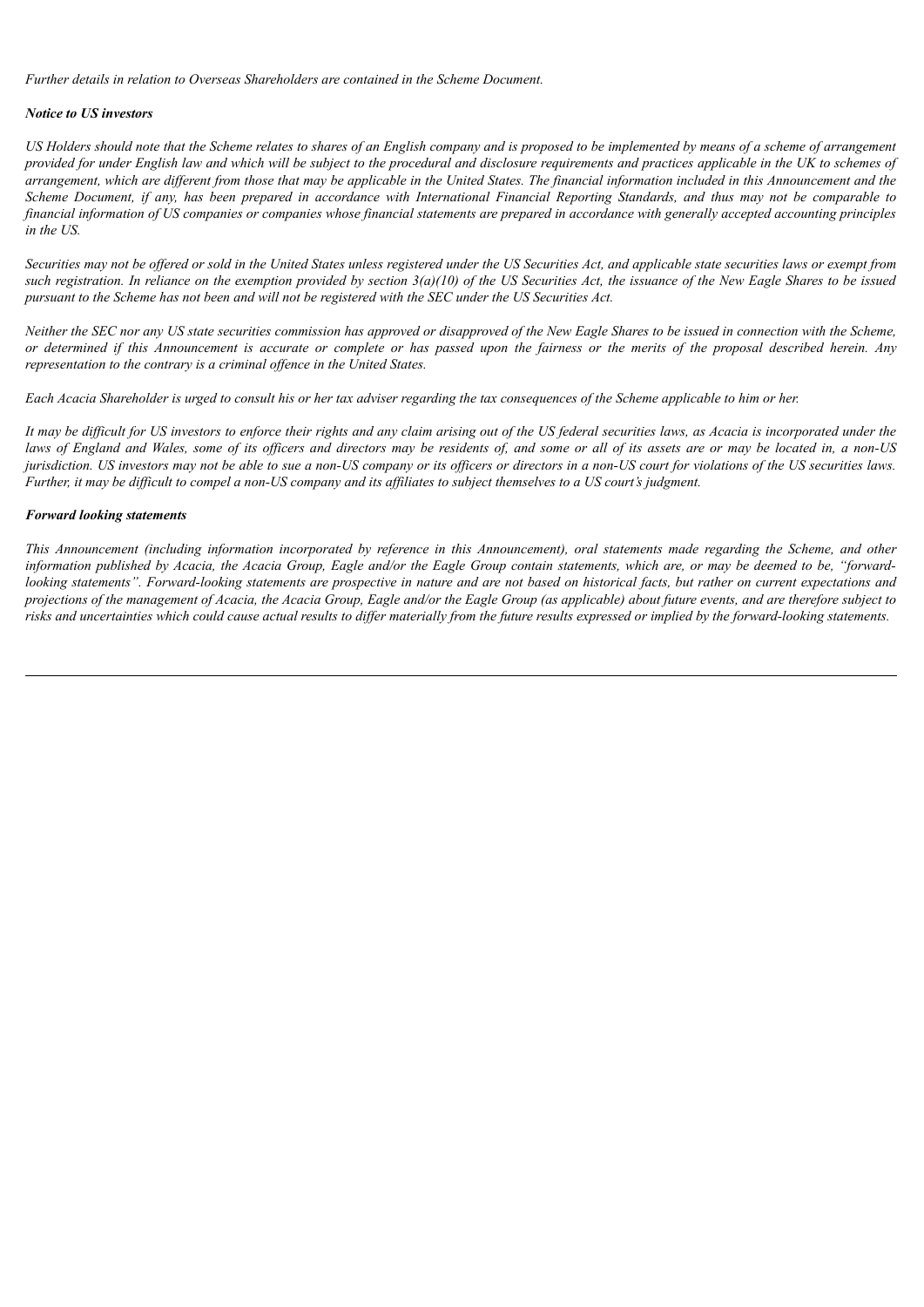The forward-looking statements contained in this Announcement include statements relating to the expected effects of the Scheme on Acacia, the Acacia Group, Eagle or the Eagle Group (including their future prospects, developments and strategies), the expected timing and scope of the Scheme and other statements other than historical facts. Often, but not always, forward-looking statements can be identified by the use of forward-looking words such as "plans", "expects" or "does not expect", "is expected", "is subject to", "budget", "scheduled", "estimates", "forecasts", "intends", "anticipates" or "does not anticipate", or "believes", or variations of such words and phrases or statements that certain actions, events or results "may", "could", "should", "would", "might" or "will" be taken, occur or be achieved. These statements include, but are not limited to, statements regarding future events such as: the strategic fit of Barhemsys® and Byfavo® with Eagle's specialised hospital-based salesforce; statements regarding the addressable market size and commercial potential for Barhemsys® and Byfavo® and other products or product candidates; the expected structure, anticipated synergies, terms, timing and closing of the Scheme; Eagle's marketing, product development, partnering and growth strategy, including relating to the commercialisation of Barhemsys® and Byfavo®, and the ability of Acacia's technology and know-how to help Eagle achieve its strategy; the expectation that the addition of Barhemsys® and Byfavo® will be accretive to Eagle, and the timing thereof; the expected sources of financing for the Scheme and the cash resources of Eagle; the ability of Eagle to expand the application of the Acacia products; the timing, scope or likelihood and timing of regulatory filings and approvals from the FDA for Eagle's product candidates, including landiolol, the ability of Barhemsys® and Byfavo® to address unmet clinical needs; the ability of Barhemsys® to offer significant economic savings to hospitals and ambulatory centres; the ability of Byfavo® to offer potential health and economic benefits and enable shorter procedure times and greater patient throughput; the ability of the Scheme to create value for Eagle's shareholders; and the *ability of Eagle's executive team to execute on Eagle's strategy and build stockholder value.*

Although Acacia and Eagle believe that the expectations reflected in such forward-looking statements are reasonable (other than where expressly disclaimed), none of Acacia, the Acacia Group, Eagle and/or the Eagle Group can give any assurance that such expectations will prove to be correct. By their nature, forward-looking statements involve risk and uncertainty because they relate to events and depend on circumstances that will occur in the future. There are a number of factors that could cause actual results and developments to differ materially from those expressed or implied by such forward-looking statements. These factors include, but are not limited to: changes in the global political, economic, business and competitive environments (including, but not limited to, the impacts of the COVID-19 pandemic and geopolitical events such as the conflict in Ukraine); inability to obtain, or meet conditions imposed for, required governmental and regulatory approvals; interruptions or other adverse effects to clinical trials; legal or regulatory developments and changes, including, but not limited to, changes in environmental and health and safety regulations; government actions; foreign exchange rate and interest rate fluctuations; changes in tax rates; weak, volatile or illiquid capital and/or credit markets; market position of the companies comprising the Acacia Group; earnings; financial position; cash flows; return on capital and operating margins; anticipated investments; the ability of Eagle and/or the Acacia Group to obtain capital/additional finance; an unexpected decline in revenue or profitability; retention of senior management; the maintenance of labour relations; fluctuations in commodity prices and other input costs; operating and financial restrictions as a result of financing arrangements; changes in consumer habits and preferences, including a reduction in demand by customers; competitive product and pricing pressures; future business combinations or disposals; success of business and operating initiatives; changes in the level of capital investment; manufacturing and supply chain interruptions, adverse effects on healthcare systems, disruption in the operations of third party partners and disruption of the global economy, and the overall impact of the COVID-19 pandemic or other events on Eagle or Acacia's business, financial condition and results of operations; whether Eagle will successfully implement its development plan for, and successfully market and commercialise, its product candidates; the success of relationships with partners; the availability and pricing of third party sourced products and materials; the outcome of litigation involving any products or that may have an impact on any of Eagle or Acacia's products; successful compliance with the FDA and other governmental regulations applicable to product approvals, manufacturing facilities, products and/or businesses; the strength and enforceability of Eagle or Acacia's intellectual property rights or the rights of third parties; competition from other pharmaceutical and biotechnology companies and the potential for competition from generic entrants into the market; the risks inherent in the early stages of drug development and in conducting clinical trials; the outcome of Acacia's shareholder vote, the Court and other closing conditions; factors in addition to the foregoing that may impact Eagle or Acacia's expectations, including, among other things, any potential business development transactions, acquisitions, restructurings or legal settlements, in addition to any unanticipated factors, that may cause actual results and outcomes to materially differ; and other risks and uncertainties, including those identified in the "Risk Factors" section of Eagle's Annual Report on Form 10-K for the year ended December 31, 2021, filed with the Securities and Exchange Commission (the "SEC") on March 8, 2022, and its other *subsequent filings with the SEC.*